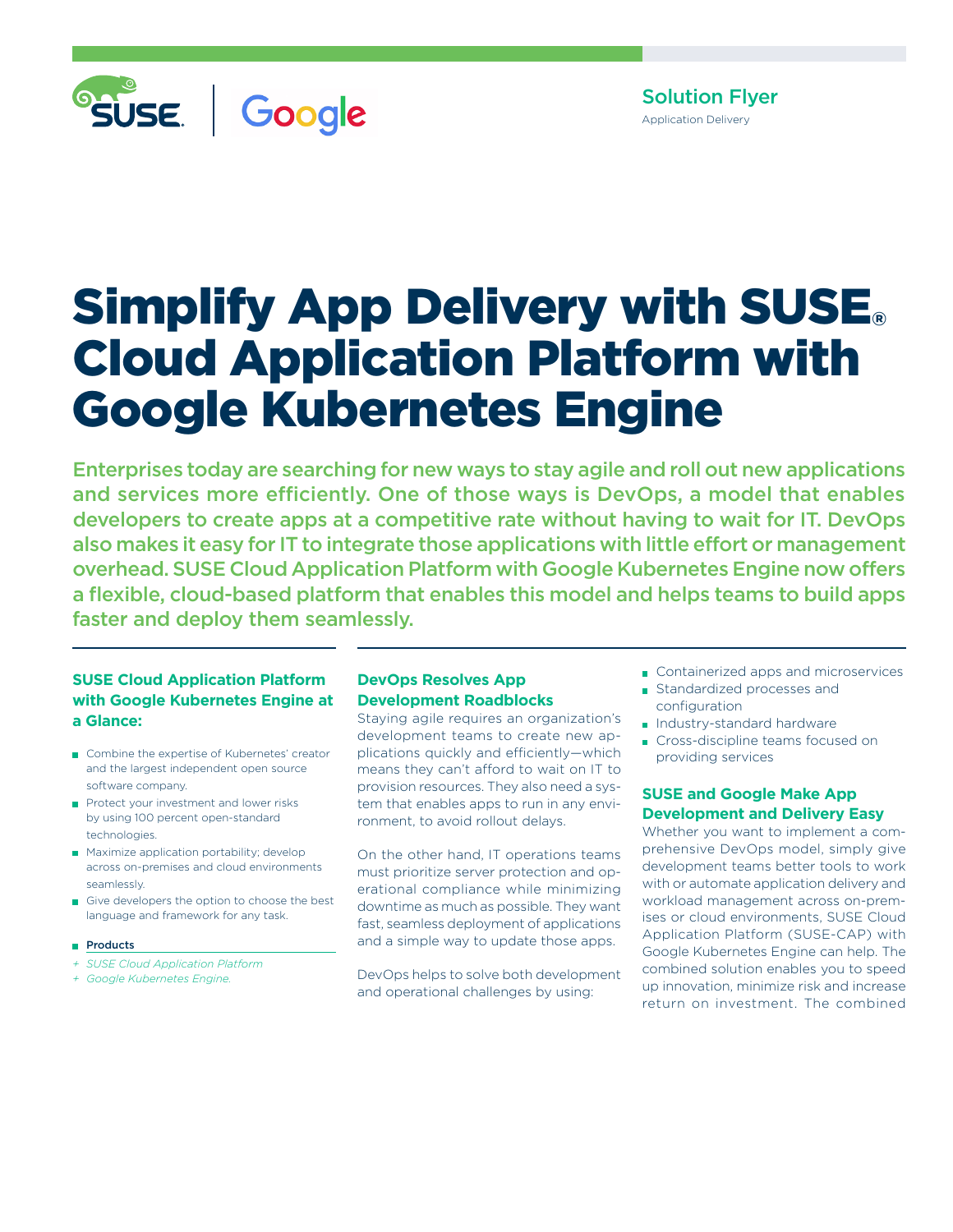# Because SUSE Cloud Application Platform itself runs in containers, it consumes a fraction of the memory footprint of other Cloud Foundry distributions.

solution gives you an end-to-end development workflow with multiple benefits.

#### THE POWER OF CHOICE

Together, SUSE and Google provide choices to organizations seeking to leverage the developer productivity benefits of Cloud Foundry and the flexibility of Kubernetes. Launched in 2015, Google Kubernetes Engine builds on Google's experience running services such as Gmail and YouTube in containers for over 12 years. Built on a certified distribution of Cloud Foundry, SUSE-CAP runs inside of Kubernetes.

#### MAXIMUM APPLICATION PORTABILITY

The combined solution enables you to power hybrid development models and maximize application portability. Google Kubernetes Engine runs Certified Kubernetes, which ensures application portability. You can take applications and run them anywhere that supports Kubernetes—across clouds and even on your own on-premises servers. The SUSE-CAP console enables you to view multiple development environments seamlessly, making on-premises and cloud Kubernetes instances appear as one— further easing portability.

#### CONTAINERS FOR EASY MANAGEMENT

Unlike many Cloud Foundry distributions, SUSE-CAP itself is containerized. This means you can manage it with Google Kubernetes Engine—making it easy to

install and helping to ensure that the environment remains available, automatically recovers, scales without downtime and manages loads based on your established criteria. Because SUSE-CAP is containerized, it drastically reduces the infrastructure required for deployment, which, in turn, cuts costs.

#### OPEN SOURCE ECOSYSTEM

SUSE-CAP and Google Kubernetes Engine deliver the value and benefits of open standards and a thriving ecosystem of contributors. This helps to control risk and avoid vendor lock-in, while allowing you to take advantage of technologies and skills that your developers and IT personnel already know and use. You can tailor any number of integrations, including monitoring, logging, and continuous integration and continuous deployment (CI/CD) functions using Google Cloud Platform and third-party solutions of your choice. And, if you already have Kubernetes skills available within your organization, you can use them to manage SUSE Cloud Application Platform.

## **A Closer Look at the Components** SUSE-CAP

The platform-as-a-service (PaaS) technology offering is a modern, open source application delivery platform that brings an advanced cloud-native developer experience to Kubernetes. Because SUSE-CAP itself runs in containers rather than virtual machines, it consumes a fraction of the memory footprint of other distributions, while being faster to recover and scale. Bringing together industry-leading Kubernetes and Cloud Foundry technologies, the platform facilitates DevOps process integration to accelerate innovation, improve IT responsiveness and maximize return on investment.

SUSE-CAP can:

- **Boost developer productivity with** one-step deployment and support for any programming language or framework
- Reduce complexity and improve IT efficiency with fault-tolerant and selfhealing capabilities
- **Maximize return on investment** by avoiding vendor lock-in and leveraging existing IT investments to control costs

#### GOOGLE KUBERNETES ENGINE

A Google Kubernetes Engine is a managed, production-ready environment that enables the deployment of containerized applications. It accelerates time to market by improving automated operations, developer productivity and resource optimization—all coupled with the flexibility of open source technology.

The engine's rapid application development and iteration capabilities make it easy to deploy, update and